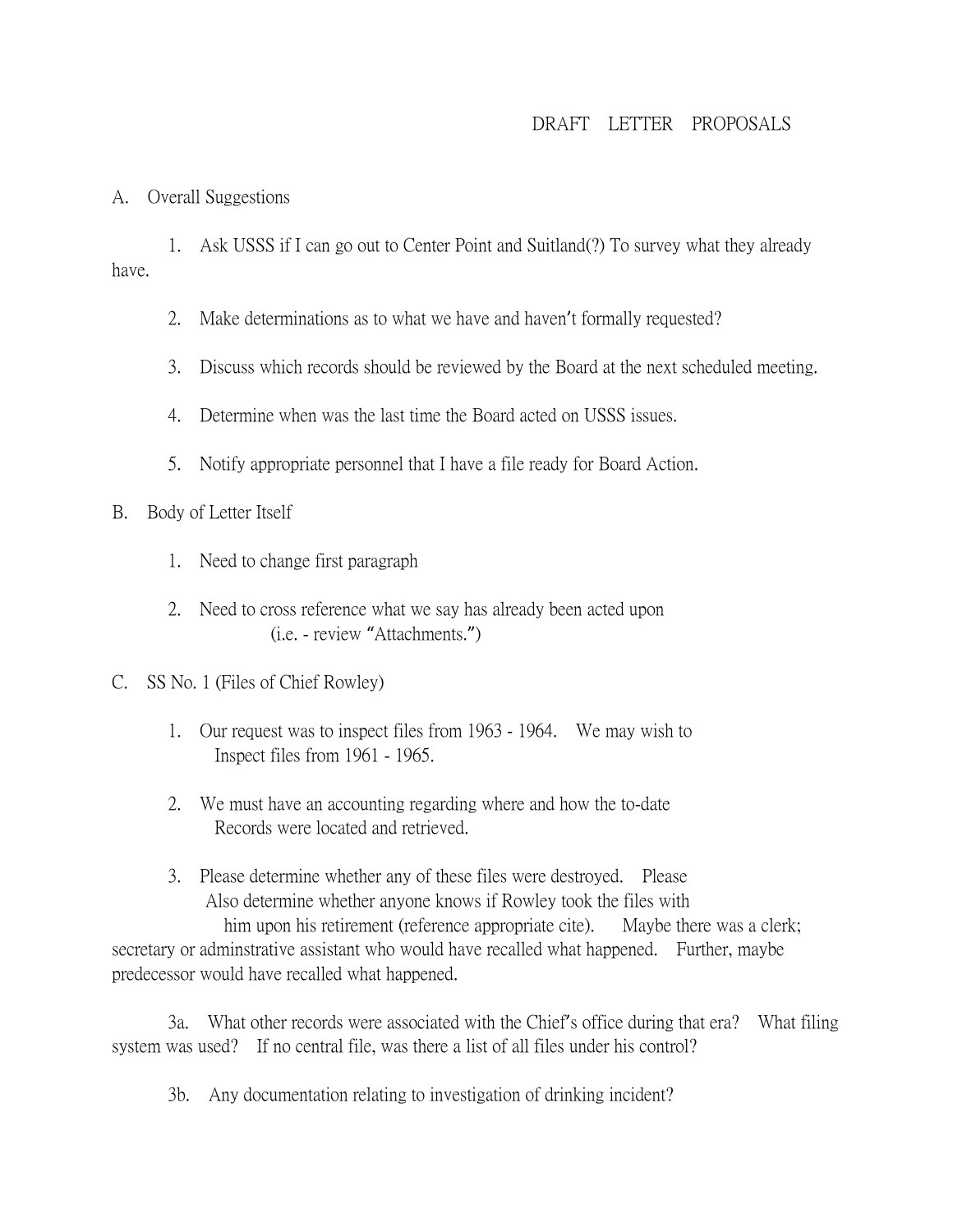4. We need to tell USSS about Joan's conversation with Mrs. Rowley. Is there a videotape? When did this occur? Why did it occur? At whose direction? Where is the videotape? What file is it in?

5. For us - we may wish to interview Mrs. Rowley and to schedule an interview with her, and to go out and look through the remaining two trunks which are presently at Mrs. Rowley's daughter's house.

6. Compliance letter of April 1997 references the "Secret Service Archivist" Who is this and do we want to depose this person?

# D. SS-2 PHOTOGRAPHS AND TAPES

1. Have they documented that they checked everywhere for these materials? They need to document what they did in order to search for these materials.

> 2. They need to explain where they located the eight photographs? Were they obtained from a central file? A specific file that we're not aware of

## yet?

E. SS-3 Unusual Incidents 1960, 1963-66; Richard Nagell

1. For my edification, where are the 1961-1962?

2. Re Richard Nagell - we need to verify that they in fact have placed that file into the NARA collection (since apparently all business is complete).

3. \* NOTE - Complaince letter of April., 1997 addresses this issue, but again does not explain where they retreived these photos from.

4. Need to obtain letter request number for purposes of cite.

F. SS-4 (Protective Survey Reports; USSS ARCHIVE MATERIALS; News Clips.

1. The Record: We need to resolve this issue.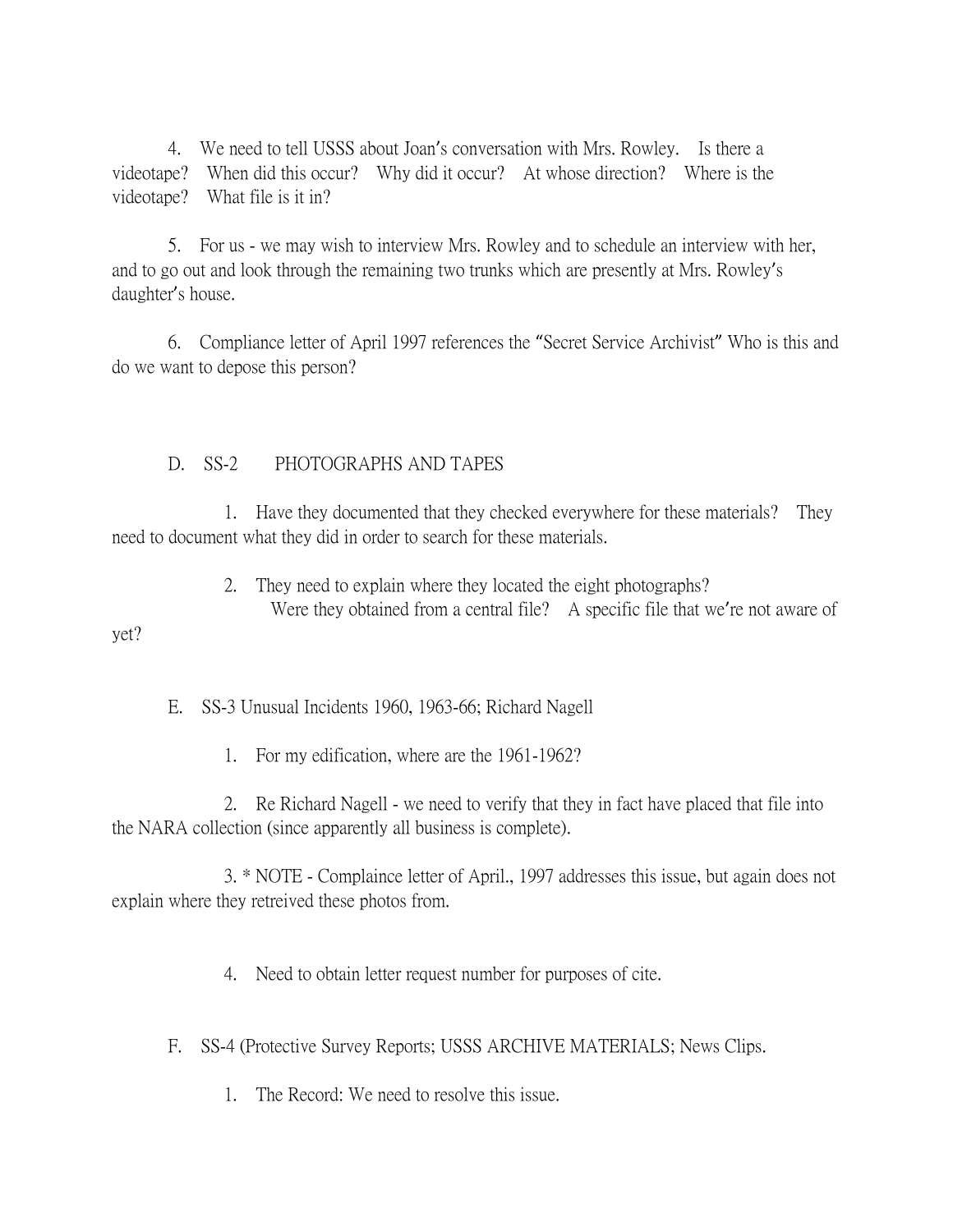- 2. We need to resolve whether PSR's from Jan 1961 March 1963 should Be designated as assasination records.
- 3. Re Request to inspect archived materials?
	- A. What are we talking about here? We need to determine Which ones we have already inspected from the archived list.
- 4. Life Magazine Article what's up with this?
- 5. Is the News clipping issue resolved? (See letter from Marwell on Feb. 11, 1997)
- G. SS 5 (Files re Kellerman and Tucker)
	- They must indicate their efforts to inspect and the fact that there Are no assassination records in their Final Compliance Report.
- H. SS 6 (Cross-Referenced files from JFK File) ? We say LHO file?
	- 1. I might need to look at these numbers again and find out If there's any way of Identifying them in spite of the fact That the USSS filing system does not provide clear answers.
	- 2. Re: 127-CO2-0073684

- Machado says that this file was referred to FBI. Have we verified that FBI returned this material and we have seen it?

- 3. Otherwise, USSS needs to verify that the other hard files were Destroyed (verification under oath).
- I. SS-7 (Interviews and investigative reports on various individuals)
	- Joan didn't think that A. Bolden file was complete at the archives.
	- Verify that this is the case. Call Joan and ask her why.
	- If required go out and look at the materials.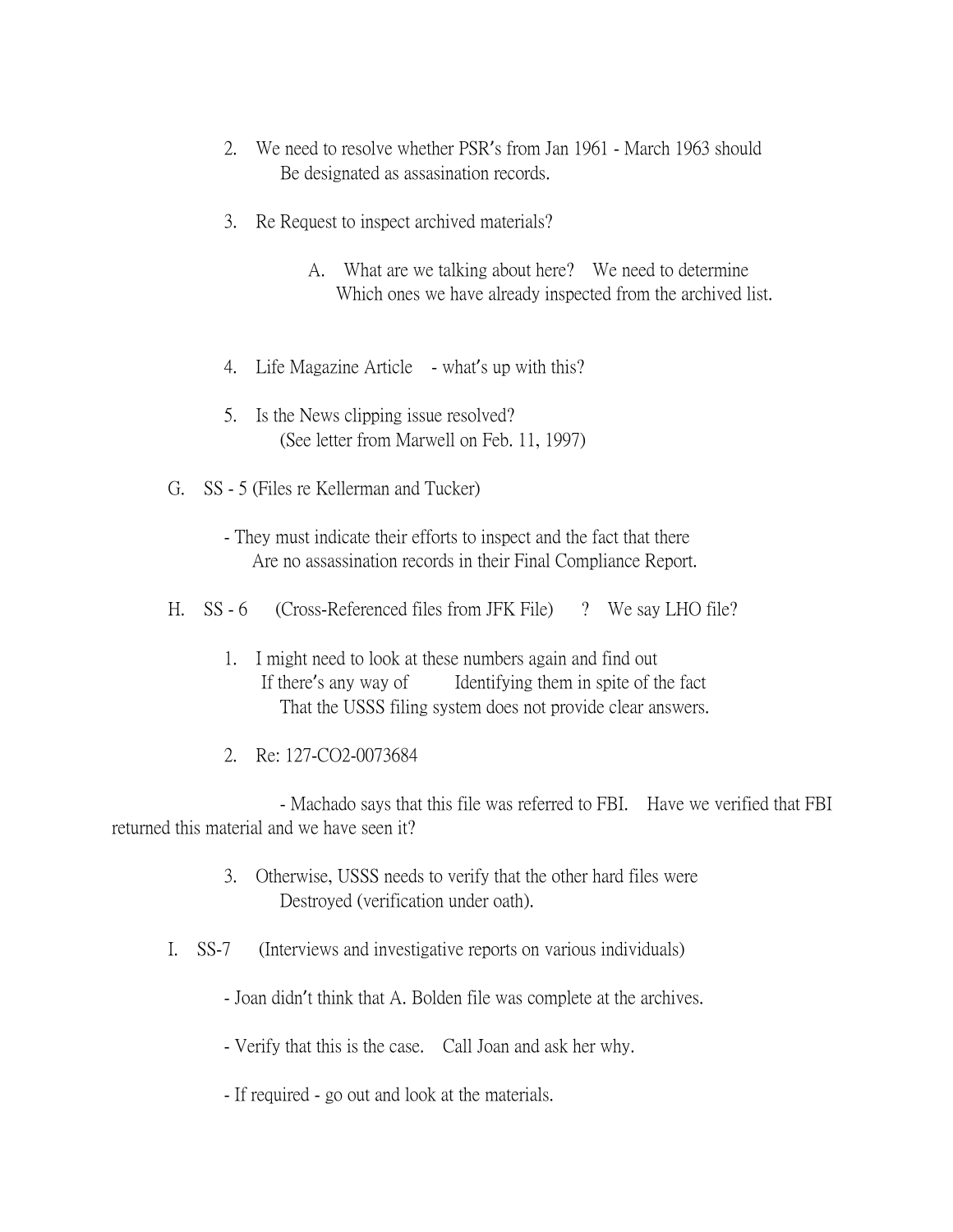- J. SS-8 (Personnel and internal review files)
	- 1. Have we included everyone we need to include?
		- All other agents who had a sign. Role?
	- 2. We need to physically inspect the James Fox file

- Why?

- What has been done thus far?

- 3. In the event we are satisfied with what they've provided, we Need to make sure they state in their Final Compliance Report That they've checked all these files.
- K. SS-9 (Letters of Understanding; Protective Research Packet; PRS-WHD Notes; and COS records.)
- 1. We need to straighten out the COS issue. Cite them to the Materials they provided at the July 31, 1997 meeting. Refers to "S" materials and then to "CO" materials. An amalgam? Misunderstanding on the part of Martineau?
	- 2. If no resolution, they need to affirm this and to state what They did in order to look for these records.
	- 3. Memorandum of Understanding
		- Check Steuart Knight's briefing book and see what's in there?
		- Re-read para. 1 of Jane V's June 16, 1997 responsive letter. If I understand her correctly - her analysis falls short. There Were written agreements during that era. (Double check this).

4. Ron asks for PRS material on the White House Detail for November, 1963. We need to cross-check this and make sure we haven't already requested and received this.

L. SS-10 Materials on Individuals Requested by HSCA per March 1, 1978 letter From Blakely to Goff.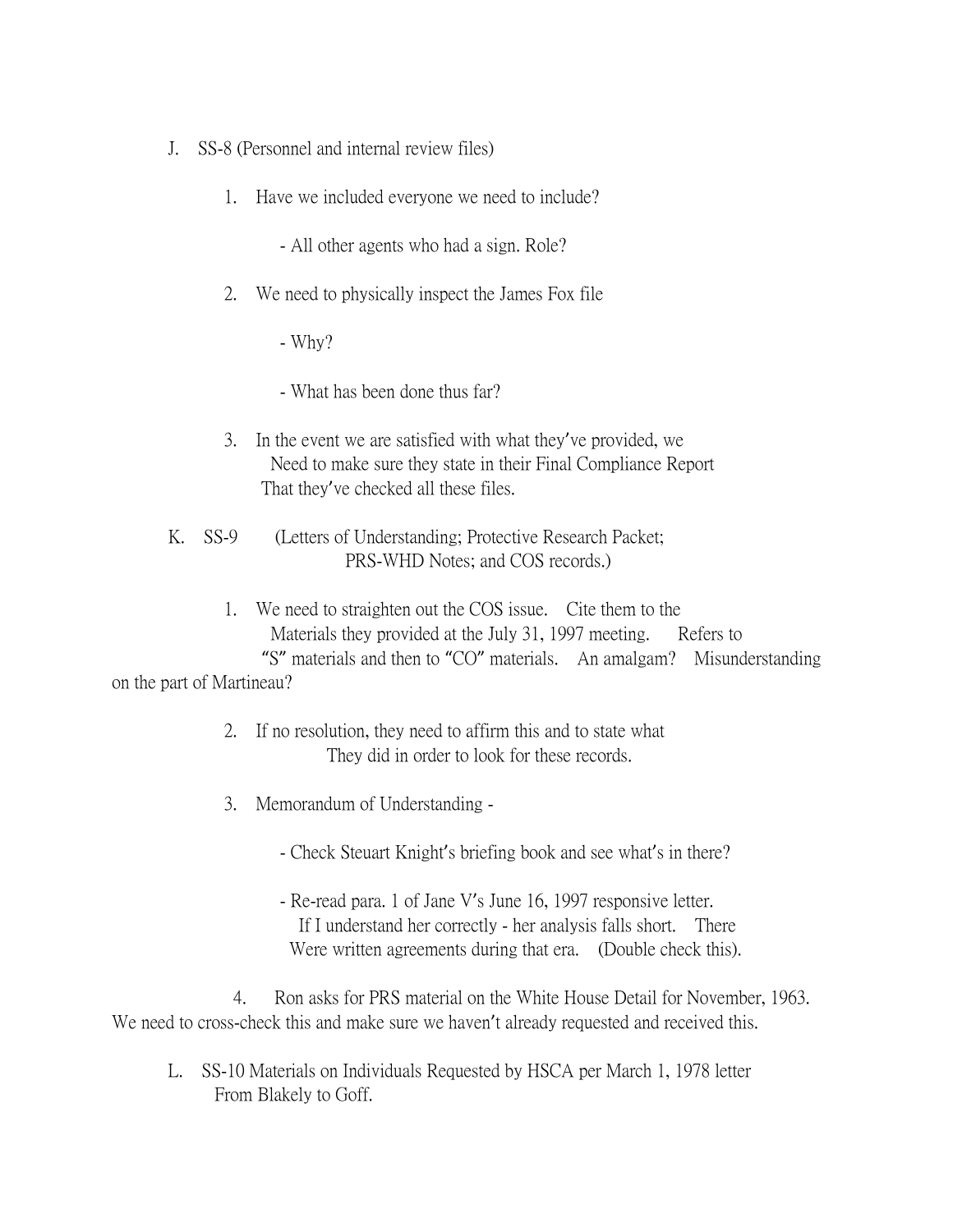- 1. Do these individuals correspond to the Eileen Dineen requests?
- 2. NOTE: Ron is unsure whether response is complete.
- 3. Please make available the files requested by the HSCA.

NOTE: Were these files ever provided to HSCA ?

How can we answer this?

- 4.
- M. SS-11 Files of Robert Bouck
	- 1. Should we attempt to interview him?
	- 2. Have some of these Bouck materials already been sent? (Per Ron)

N. Re Filing System - reference the letter which refers to various different field offices by number. I.e. Office 4-6; office 3-17. Perhaps there is a filing system which we don't yet know about.

O. SS-13 - (Request for information on individuals)

- Not the same as SS-10.

- References Blakely's letter to Goff of March 28, 1978. Also references Glenn Bennett's memo of March 31, 1978 and Goff's responding memo of April 7, 1978 regarding the fact that they located four of the individuals plus eight groups.

- Also, we ask that they search their records for several other persons. (29 more individuals)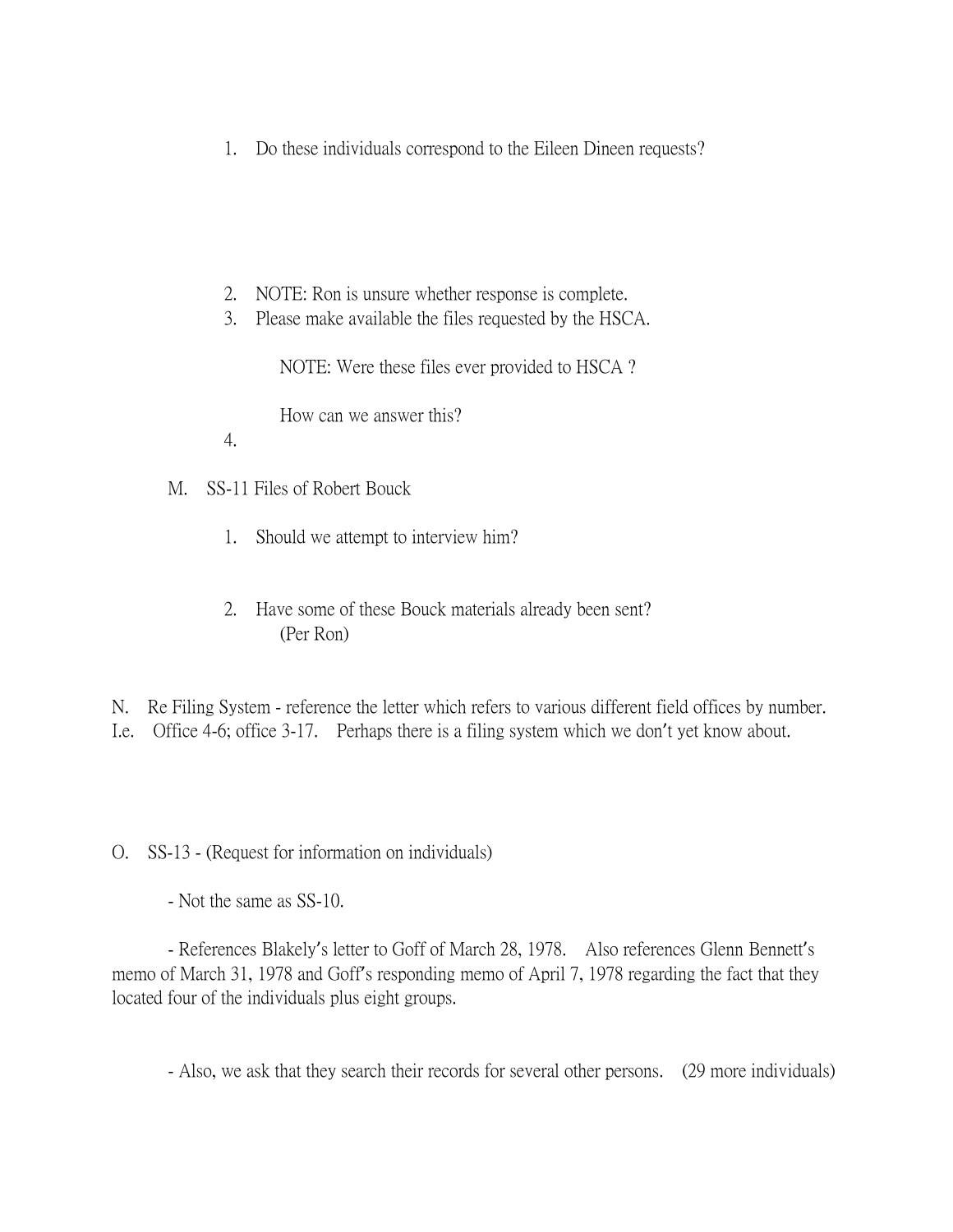- NOTE: I need to locate the referenced memos

- P. SS-14 Secret Service Correspondence with Congressional and Presidential Committees.
	- Primarily wanting documents pertaining to SS counsel.
- Q. SS-15 Requests files on several individuals
	- My notes say look at SA Grant's report regarding aborted Chicago visit?
	- -

# R. SS-16 Log Books

- Responses inadequate
- Do any of these documents still exist?

- The explanation of the whereabouts of these documents (based on an unintelligible numbering system) is inadequate.

- Provide inventory of all log books
- Provide names of clerks and administrative personnel
- Provide lists of all log books
- We need to see actual log books.

- Although we have abstracts on the Cuban cases - we need to inspect the original files if they still exist. Apparently, John told Joan that the original files do exist.

- Here - we can either inspect all of them or go through abstracts and inspect certain ones thought to have relevance to the assasination.